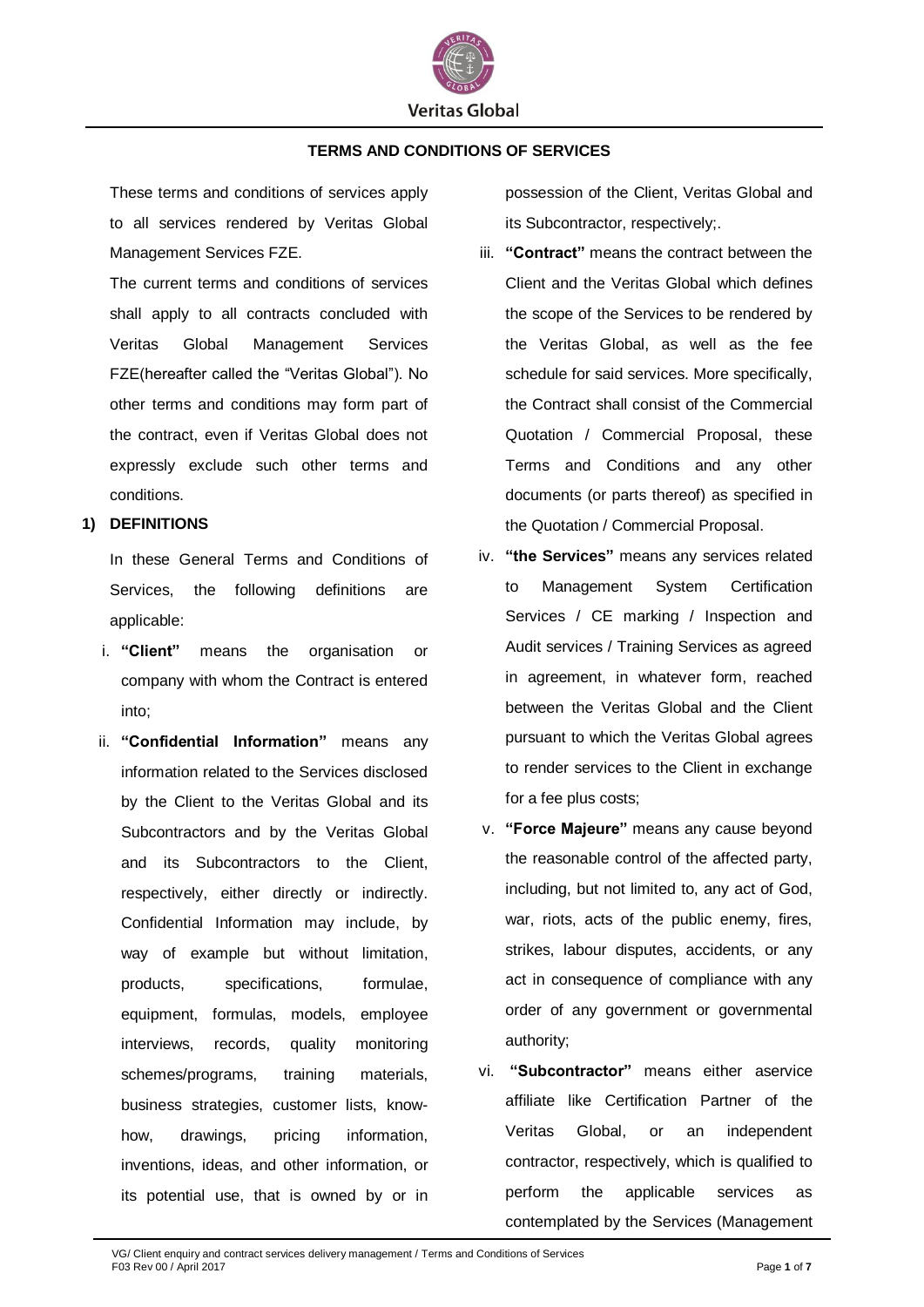

System Certification Services / CE marking / Inspection and Audit services / Training Services ) and the Contract, and has been contracted by the Veritas Global accordingly, as evidenced by an agreement in writing.

- vii. **"Service Coordination"** means identification of expertise for the execution of Services specifying in each case their specific expertise, i.e., Certification Partner for example, and shall include the following:
	- a) Identification of local certification partner to avail the service for the client
	- b) To support the client for the completion of application for the services for which certification is envisioned by the client
	- c) To support the client in communication with the Certification Partner regrading the documents and client's preparedness for availing services.
	- d) To get the audit scheduled and to invite the Certification Partner for the conduct of services, for example, Audits.
	- e) To get the reports and other documents pertaining to Services agreed from the Certification Partner and communicate the same with the client.

# **2) GENERAL**

i. These General Terms and Conditions govern the provision of all services from or on behalf of the Veritas Global Management Services FZE (Veritas Global) to the Client and apply to all legal relationships between the Veritas Global and the Client.

- ii. The offer to perform the Services described (The Services) is subject to these Terms and Conditions, and the Veritas Global Management Services FZE (Veritas Global) offer and its acceptance by the Client shall form the Contract for the supply of Services by Veritas Global Management Services FZE (Veritas Global) to the Client.
- iii. These terms and conditions of service or "Contract for the supply of Services" (after acceptance of the offer) govern the provision to you (if you are accepting these Terms of Service in your individual capacity) or the company of which you are a duly authorized employee or agent ("Client") of the accepted Services, and Client's usage of the same.
- iv. By accepting and using the Veritas Global's Services, Client hereby unconditionally agrees to be bound by these terms and conditions of services to the exclusion of all other terms.

# **3) PERFORMANCE OF THE PROJECT**

- i. Veritas Global shall determine the way and the person by whom the services agreed will be carried out, taking into account, as far as it is feasible, the reasonable requests expressed by the Client if any.
- ii. Veritas Global shall complete the Services with reasonable skill, care and diligence in accordance with the Contract.
- iii. The Client hereby accepts that the time schedule allocated for the performance of Services may be subject to change in case of amendment to the Services and/or the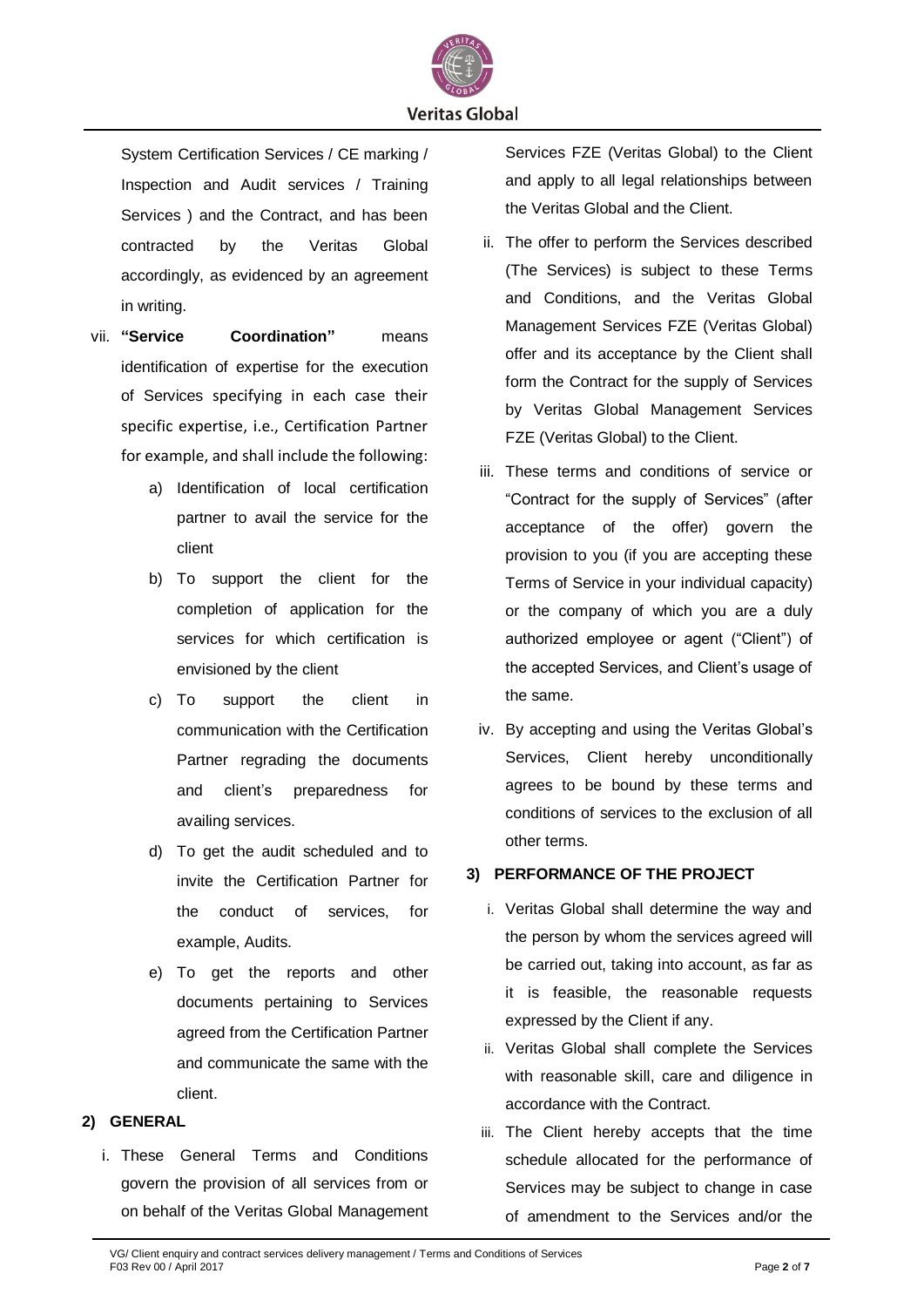

Services to be provided thereunder after conclusion of the Services.

- iv. In case of any change of circumstances under which the Services is to be performed which cannot be attributed to Veritas Global, It may make any such amendments to the Services as it deems necessary to adhere to the agreed quality standards and specifications. Any costs arising from or related to this change of circumstances will be fully borne by the client.
- v. Veritas Global may, at its discretion and, where possible replace the person or persons charged with performing the Services, if and in so far as the Veritas Global believes that such replacement would benefit the performance of the Services.
- vi. Veritas Global shall provide the Client with such reports of his work on the Services at such intervals and in such form as the Client may from time to time require. The Client has the right to notify Veritas Global that it wishes to modify its requirements in relation to the Services. Such modifications shall not enter into effect until the parties have agreed on the consequences thereof such as to the Contract fee and the completion date of the Services.

# **4) SUBCONTRACTORS**

i. Veritas Global shall be free to involve Subcontractors, availing of specific expertise, in the performance of the Services, provided that the Veritas Global shall have these third parties enter confidentiality obligations like the confidentiality obligations applicable to the Veritas Global.

### **5) CLIENT'S OBLIGATION**

- i. The Client shall always duly make available to the Veritas Global and its subcontractors all information and documents that Veritas Global deems necessary to be able to carry out the Services correctly, in the specified form and manner. Also, the Client shall provide all cooperation required for the proper and timely performance of the Services.
- ii. The Client guarantees that Veritas Global and its subcontractor's employees can at all times work under safe conditions, in accordance with the relevant health and safety regulations and environmental rules and shall indemnify and hold harmless the Veritas Global and its subcontractor against all loss, expense or damage arising from or relating to this guaranty by the Client.
- iii. The Client shall duly inform the Veritas Global of any facts and circumstances such as conflict of interest and impartiality threats with Veritas Global and or its Certification Partners that may be relevant in connection with the execution of the Services.
- iv. Furthermore, the Client shall guarantee the correctness, completeness and reliability of any information provided to the Veritas Global and its Subcontractors.
- v. Client understands that this agreement is for the services of Veritas Global and client undertakes the responsibility to be aware of the terms and conditions of the Veritas Global's Subcontractors in addition for the services delivered by the Subcontractors.

#### **6) ACCEPTANCE OF OFFER**

i. To signify acceptance of the Veritas Global's quotation / commercial proposal with the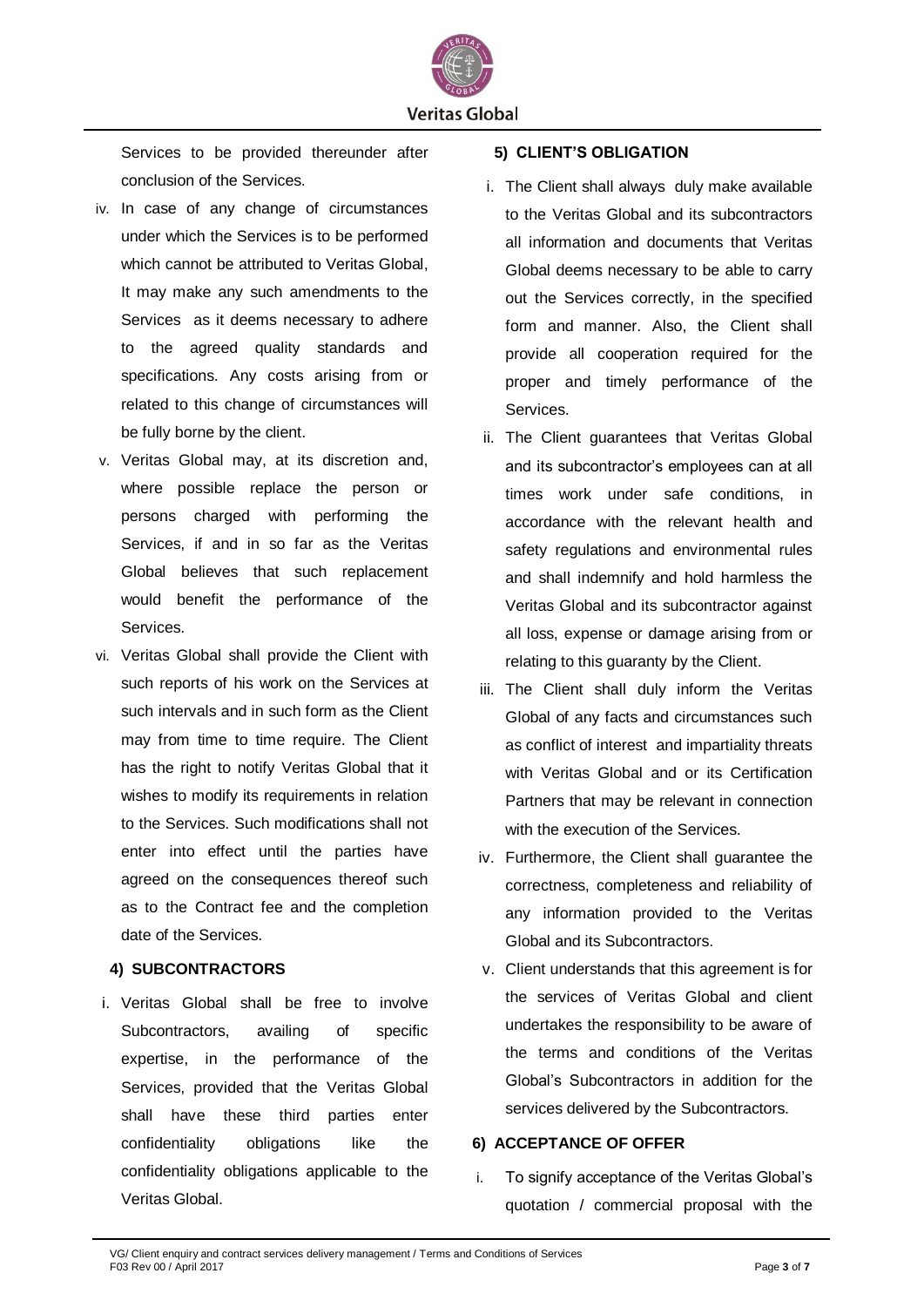

**Veritas Global** 

offer to perform the Services, the Client shall sign where indicated and return a copy of the quotation / commercial proposal to Veritas Global.

- ii. The offer and its acceptance by the Client shall form the Contract for the supply of Services by Veritas Global Management Services FZE (Veritas Global) to the Client. Until the acceptance of the offer has been returned, Veritas Global shall not be obliged to carry out any work for the Client.
- iii. Veritas Global reserves the right at any time before the completion of the Services to increase the quotation to reflect the cost of any work additional to that which the Client had indicated at the time of request for Services. This is subject to revision of quotation/ commercial proposal with list of additional work requested by the client in writing between The Client and Veritas Global.
- iv. By accepting the offer, Client undertakes the liability and gives no objection for availing services from Veritas Global or its Sub Contractor for the agreed Services.
- v. When the agreed services are delivered by Veritas Global's Subcontractor, Client shall hold Veritas Global and its employees harmless for the discrepancies raised in delivering the Service by Veritas Global's Subcontractor . In such cases, it shall be understood by the Client that the liability of Veritas Global is limited to the Service Coordination between the Client and its Subcontractor and is only a delivery management of those service deliverables which is subcontracted by Veritas Global.

**7) WARRANTIES, LIABILITY AND INDEMNIFICATION**

- I. The client shall indemnify Veritas Global and its subcontractor and hold harmless against all disputes, legal or contractual pertaining to non-compliance of any statutory or regulatory or any other form of compliance in respect of its scope of services or products and for the industrial sector in which it is operating.
- II. The client shall indemnify Veritas Global and hold harmless for any disputes - legal, contractual or financial, arising out of damages pertaining to Services delivered by Veritas Global Subcontractors. The client undertakes the liability to settle the same with the Veritas Global's Subcontractors directly.
- III. Client undertakes the liability that the client organization is fully aware of the requirements of the international standards, statutory, regulatory and local requirements related to the product and processes associated with its operations in country of its operation and hereby affirm that client organization are complying with the said requirements.
- IV. Client hereby confirms the awareness that the onus of conformity to the certification requirements of international standard rests solely with the client and not with Veritas Global or its Subcontractors.
- V. Accordingly, in the event of any noncompliance to the said requirements during operations of its organization, Client shall be held solely responsible for any suspension, scope reduction or cancellation or rejection certificates and for any legal, financial or consequential damages and agrees to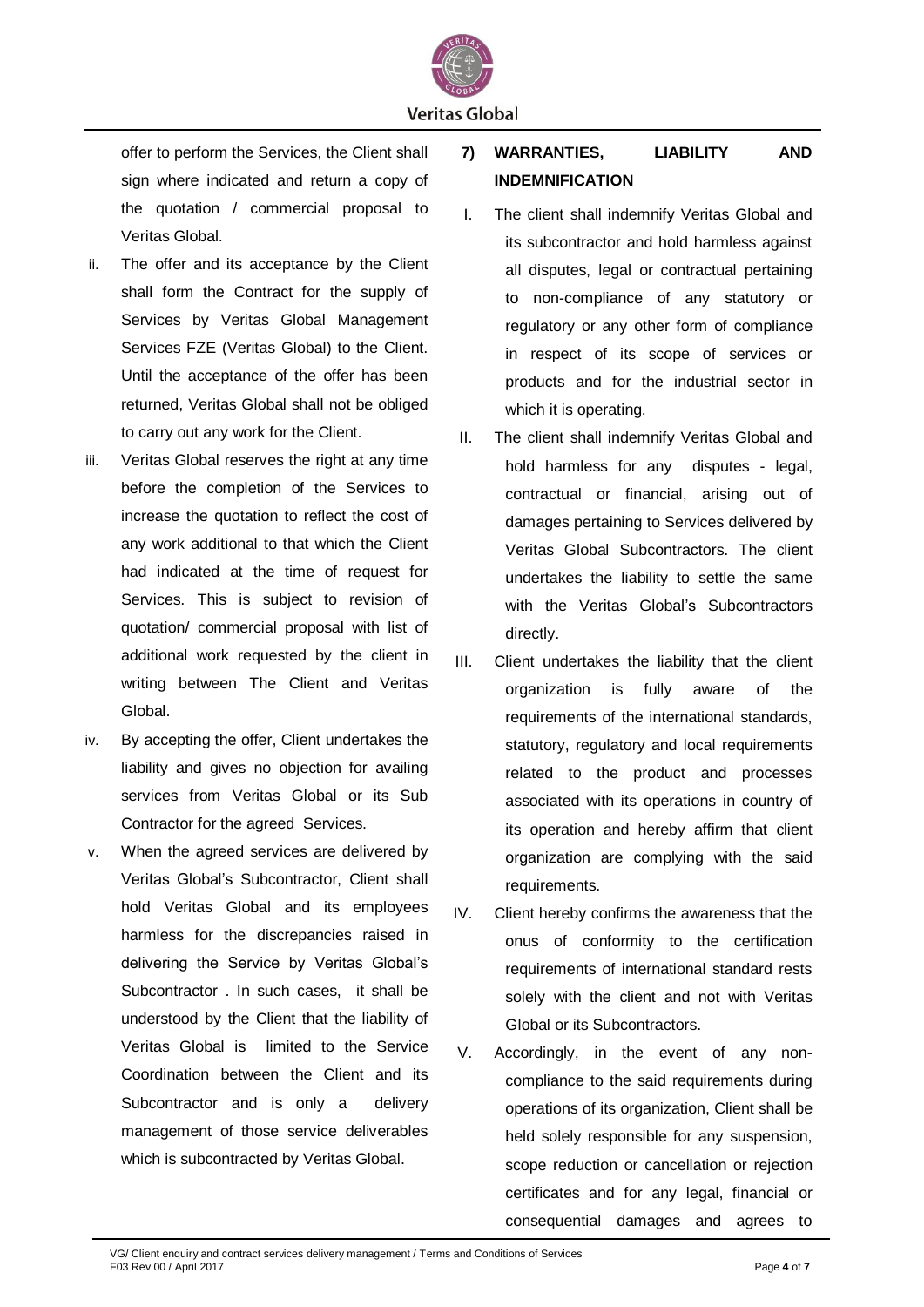

indemnify Veritas Global and its Subcontractors and hold harmless of the aforesaid damages or consequences.

vi. The client hereby understands that this agreement is uncontrolled when printed and Veritas Global reserves the right to change this terms and conditions any time at is sole discretion and client undertakes its sole responsibility to obtain the latest version which shall be made available in Veritas Global website. Client's continued use of agreed Services following revision of the Terms of Service shall constitute Client's consent thereto.

### **8) WAIVER**

i. A waiver of any right under the Contract is only effective if it is in writing and it applies only to the circumstances for which it is given. No failure or delay by a Party in exercising any right or remedy under the Contract or by law shall constitute a waiver of that (or any other) right or remedy, nor preclude or restrict its further exercise. No single or partial exercise of such right or remedy shall preclude or restrict the further exercise of that (or any other) right or remedy

# **9) LIMITATION OF REMEDIES AND LIABILITY**

- i. The remedies provided herein shall be the client's sole and exclusive remedies.
- ii. Unless expressly agreed Veritas Global or its Certification Partner will not be liable for performance delays or for non-performance due to causes beyond its reasonable control.
- iii. Nothing in this Agreement may be taken as any warranty to issue a Management system certificate, CE marking, Product certificate or Training certificate etc
- iv. The provision of a Management system certificate, CE marking, Product certificate or

Training certificate in no way infers an approval of the product by Veritas Global

- v. Except as provided in this Agreement Veritas Global shall not be liable to the Client for any direct losses: or indirect, special or consequential losses including but not limited to loss of anticipated profits, data, business, revenue, goodwill, or anticipated savings howsoever based.
- vi. Veritas Global accepts no liability for any work done or expenditure incurred by the Client in anticipation of the issue of a report or Management system certificate, CE marking, Product certificate or Training certificate.
- vii. No government procurement regulations or Agreement clauses are binding on either party unless required by law or mutually agreed.
- viii. Notwithstanding the above Veritas Global total liability under this Agreement (arising from Agreement, negligence or howsoever) for any one event or series of events shall not exceed the fee earned by Veritas Global under the Agreement.
- ix. The Client hereby agrees to hold harmless and indemnify Veritas Global, its employees, certification partners against all damages, losses, liabilities, actions, claims, expenses and costs whatsoever in respect of any claim that may be made against Veritas Global, its employees, or certification partners by any third party that may arise out of the provision of the Service or the clients failure to perform its obligations hereunder. This indemnity will survive the termination of this Agreement.
- x. Any delivery date or period referred to in the Quotation, or in subsequent agreements, is an estimate and provisional only and such dates or periods shall in no circumstances be construed as being of the essence of the agreement.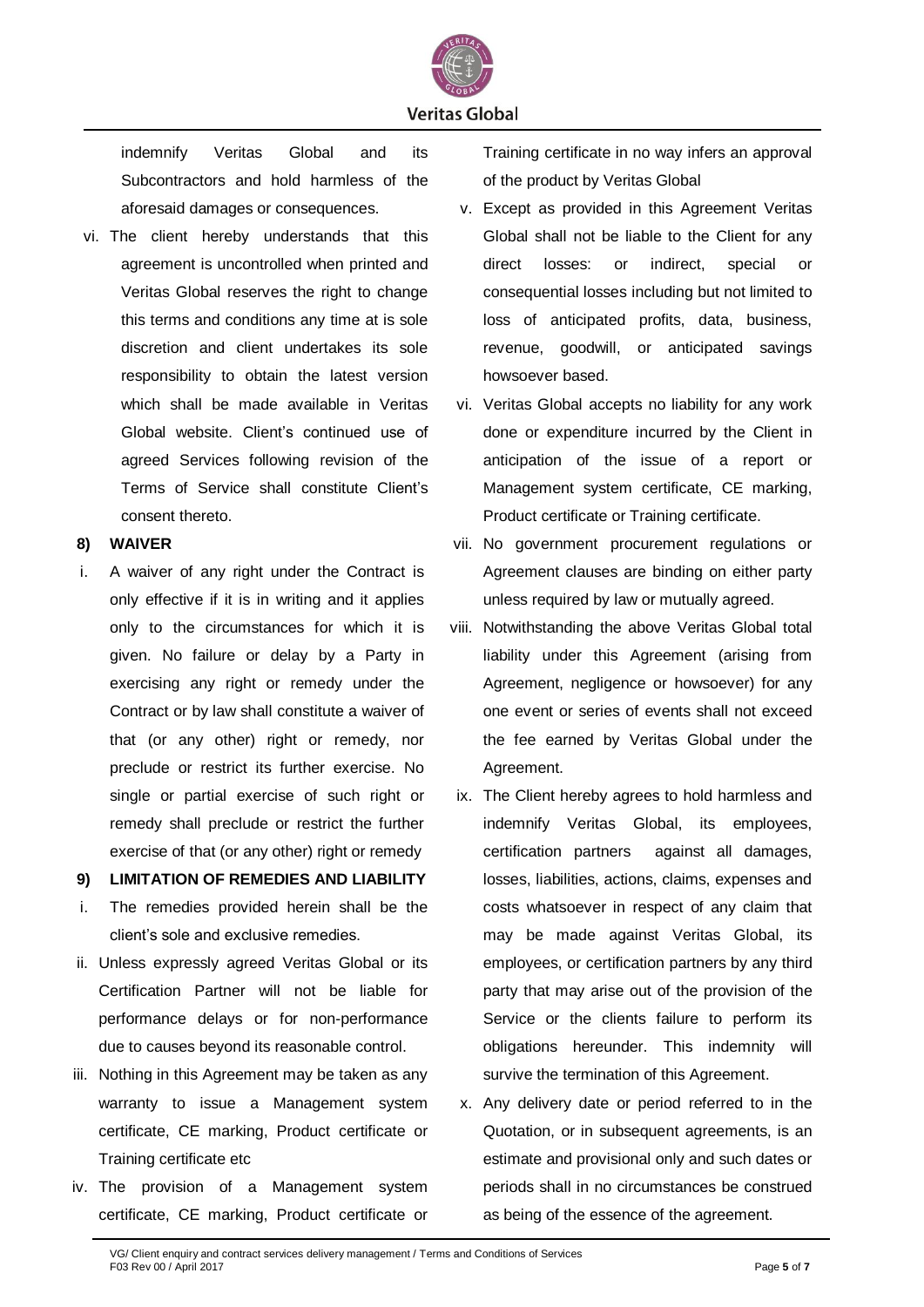

### **10) PAYMENTS &CANCELLATION**

- i. If the client fails to make a payment on the due date then without prejudice to any other right or remedy available to Veritas Global, Veritas Global shall be entitled to cancel the contract or suspend any further service to the client.
- ii. This contract may be terminated at any time with the given restrictions detailed below:
- iii. Any request for cancellation of any services (services including certification, training etc.) offered by Veritas Global will be allowed only if the cancellation requests are made within 05 working days from the date of signing the proposal / contract. Any request for cancellation must be made only through email by the authorized representative of the applicant organization to the Veritas Global management. Cancellation request through any other medium of communication shall not be entertained. Refund for any services (services including certification, training etc.) offered by Veritas Global can be processed only if the cancellation request is made within the above specified time.
- iv. Refund shall not be entertained in the following cases:
	- a) For the services completed either partly and or fully by Veritas Global
	- b) A cancellation request made after the above specified time.
	- c) A cancellation request made through phone or fax or in verbal.
	- d) A cancellation request that is made through an employee of Veritas Global on behalf of applicant organization (i.e., Client)
- e) Refund against the Veritas Global invoice that is raised either in part or in full prior to cancellation request
- f) Refund request stating any stationery issue or mishandled or damaged documentation or certification kit and or training documents.
- v. A Refund shall be processed only if appropriate bank details are furnished by the organization to the Veritas Global Head office.
- vi. Any refund shall take a minimum of 21 working days from the date of approval of the cancellation or refund request. For refund, the organization is required to provide accurate bank and contact details. The refund shall be made through telegraphic or bank transfer only. Cash refund shall not be made. All refunds shall be processed only after deducting the administration, accreditation and other expenses incurred by Veritas Global.

### **11) FORCE MAJEURE**

Veritas Global shall have no liability to the Client under the Contract if it is prevented from, or delayed in performing, its obligations under the Contract or from carrying on its business by acts, events, omissions or accidents beyond its reasonable control, including (without limitation) strikes, lock-outs or other industrial disputes (whether involving the workforce of the Supplier or any other party), failure of a utility service or transport network, act of God, war, riot, civil commotion, malicious damage, compliance with any law or governmental order, rule, regulation or direction, accident, breakdown of plant or machinery, fire, flood, storm or default of certification partner.